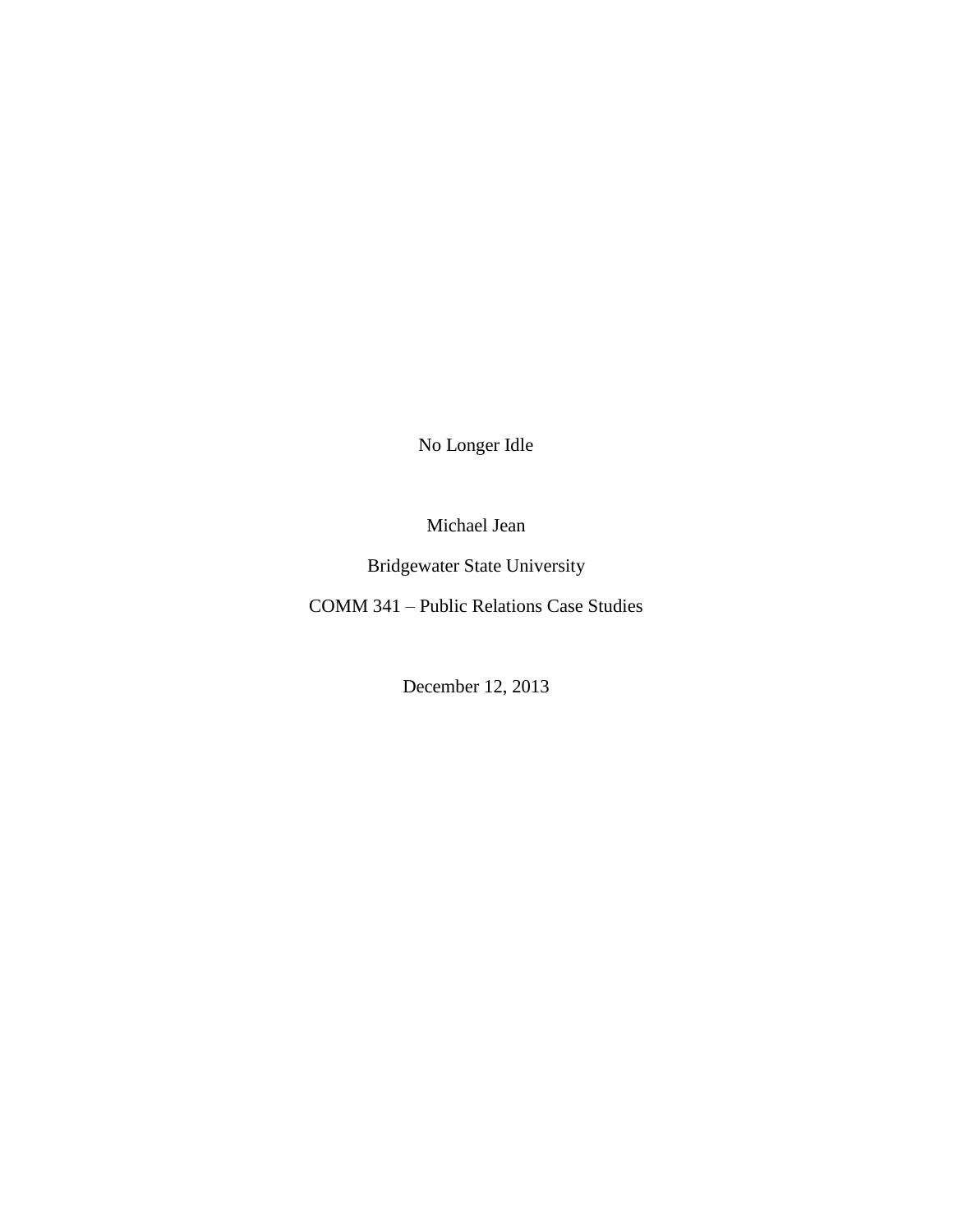#### **Summary:**

To no longer be Ide means to join in a cause that most closely can make an Impact upon several publics. With the proper use of public relations, we the people can shift a movement such as Idle No More and publicize the rights of lands for First Nation Peoples. Taking the initiative sets forth a mission to no longer remaining shiftless and contributing to a landmark revolution.

## **Background:**

Idle No More is a movement that has set out to change the ways of our land, water and everyday resources to build a better environment all around us. The main goal of this mission is to pursue the government with persistence in order to build credibility within our nation. With the help of the government and industry the protection of our environment has to be the unanimous end result we are all seeking. The INM continues to grow moving to build and form new relationships that can mold the nation in a new more profound way.

With strong relationships and followers the work has to be set in place to maintain relationships from nation to nation in order to better our environment. Through all the efforts and work set in place the Idle No More campaign still believe that even when all ends are met and we set forth to prosper "this will be done by including grassroots perspectives, issues, and concern."

This movement believes that there are treaties of nations that form an agreement between First Nations and the British Crown and remain in the contract of "sovereign nations." The Treaties serve as an agreement that cannot be changed or broken by either side of the two Nations. The spirit and intent of the treaty agreements are meant for the first nations peoples to share possession such as land, and to inherit rights to many other resources as well.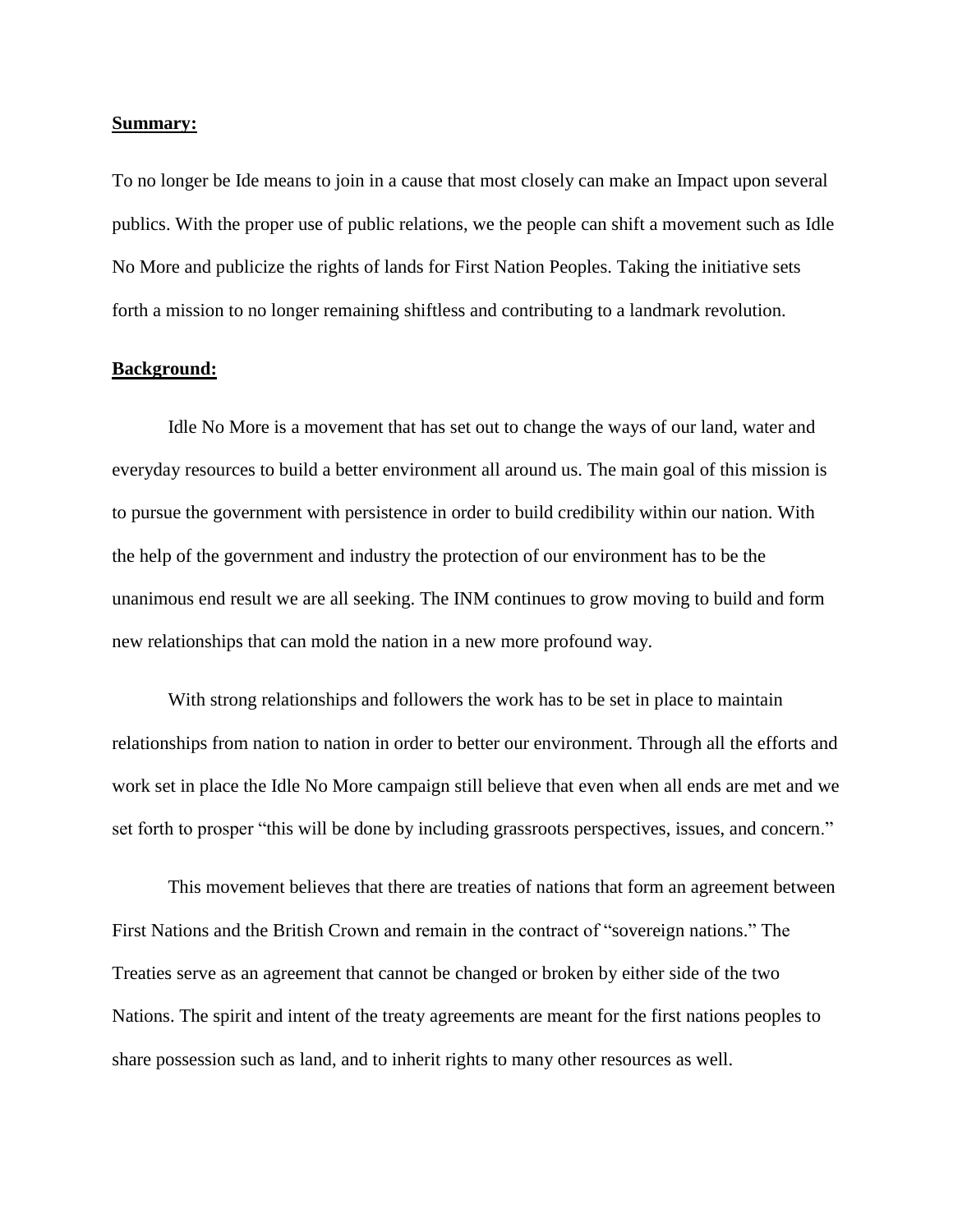The lands in question are a significant part of the treaty which declares the rights to lands and what assets these nations own. Instead, First Nations have experienced a history of colonization which has had a result of land claims of a much higher outcome; education and housing are not available as a resource or a service. This mission finds that there are many unequal factors in the services offered of education and housing.

Idle No More explains that because the government is trying to pass many laws that reserve lands, lands can also be bought and sold by big companies to get profit from resources. These companies in turn are making promises to share this in time with those who may find it accessible to them. This mission begs the question of why would any sort of promises be different from past promises? The idea here is that if you take a moment to look deeper there will be nothing left in the end. Perhaps in the end what will be left is nothing but poisoned water, land and air. This movement is an attempt to take away such possession or rule placed on these resources and the inherent rights of land and other resources of our nations from the First Nations peoples and work to create a better environment.

INM stands behind their thought that "There are many examples of other countries moving towards sustainability, and we must demand sustainable development as well. We believe in healthy, just, equitable and sustainable communities and have a vision and plan of how to build them."

#### **Findings:**

There are several reasons to invest in the cause of Idle No more, especially bring recognition to the meaning of our land. These meanings can be found through various articles and websites which illustrate the facts behind the campaign. Findings show that groups of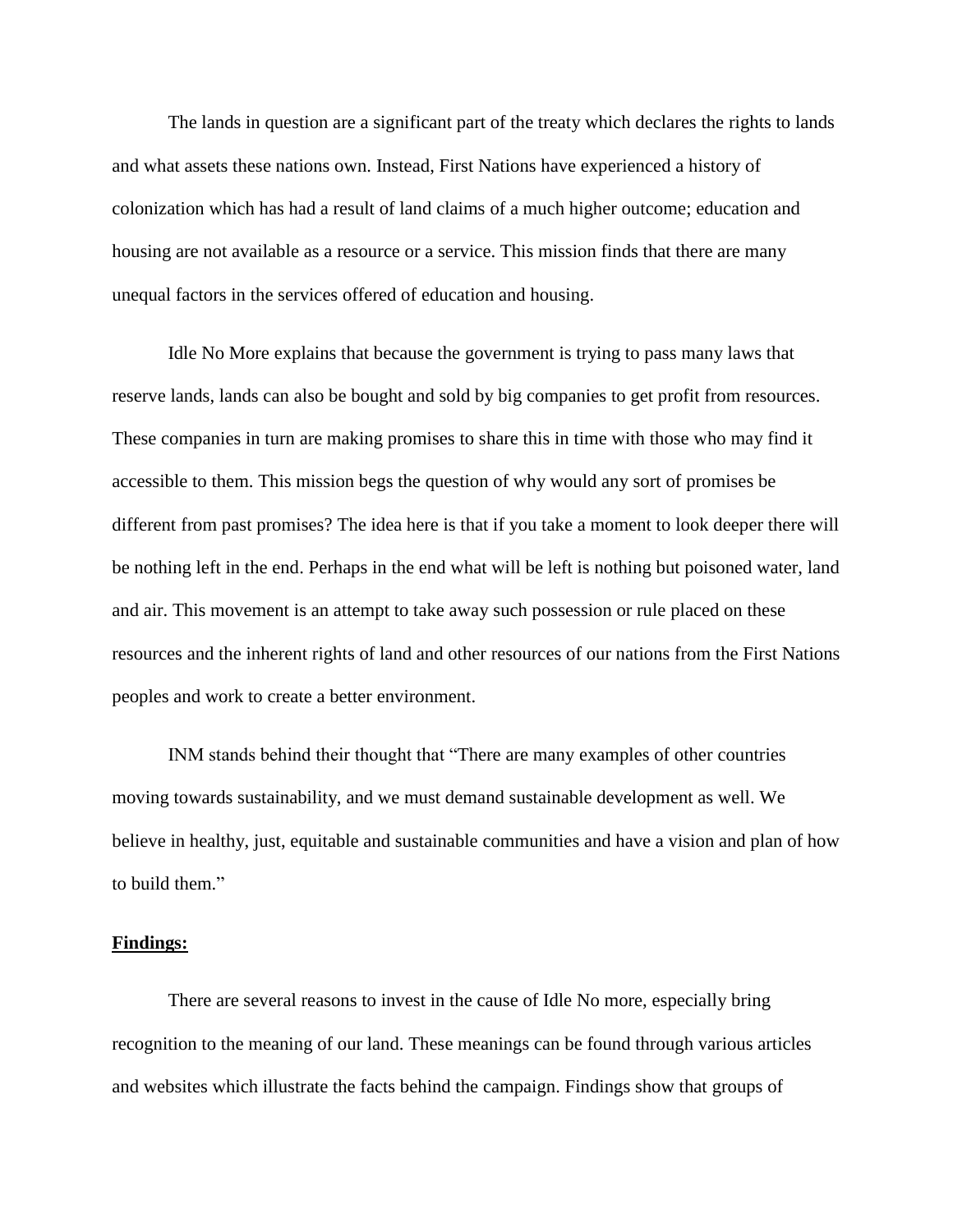individuals, passionate people, young and those unknowing are so moved that there are voices throughout seeking to be heard. Research asks many questions and provokes you to be inquisitive as well.

The idea that accepting anything is just not the answer, in another way to think about this have we forgotten Christopher Columbus? It has a clear stance that to be "idle" would mean no longer celebrating Columbus Day any longer or perhaps holidays in general as a whole. It is an interesting concept because as an individual who believes that we share our lands, it is our duty to keep it protected. Studies have found that when you learn more of the details the importance of celebration is achieved. We need to celebrate monumental achievements of our nation based on the accomplishment and significance rather than just to have holidays in place.

The efforts of this movement have made great strides. Various amounts of people are coming together placing their time into this cause with the sheer reasoning of importance of spreading the truth. To say this is not a profound mission is an understatement. It has been a crucial awareness placed out there for the followers to understand and compare Canada which is so rich to other nations. In this comparison it should be understood that land is so important and it has to be taken care of. Many articles are centered on this topic and explain the intricacies as well as diverse opinions that include a closer look at this mission on a greater scale.

Assessing the answers of all these questions and issues with the base knowledge of how effective strong public outreach is shows that Idle No More is a controversial yet manageable campaign. This subject has received a great deal of criticism and judgment and as long as it remains a challenge in for social change, it seeks resolution within our very own nation. The purpose has been made clear and the goal is that with allies and a clear mission the change of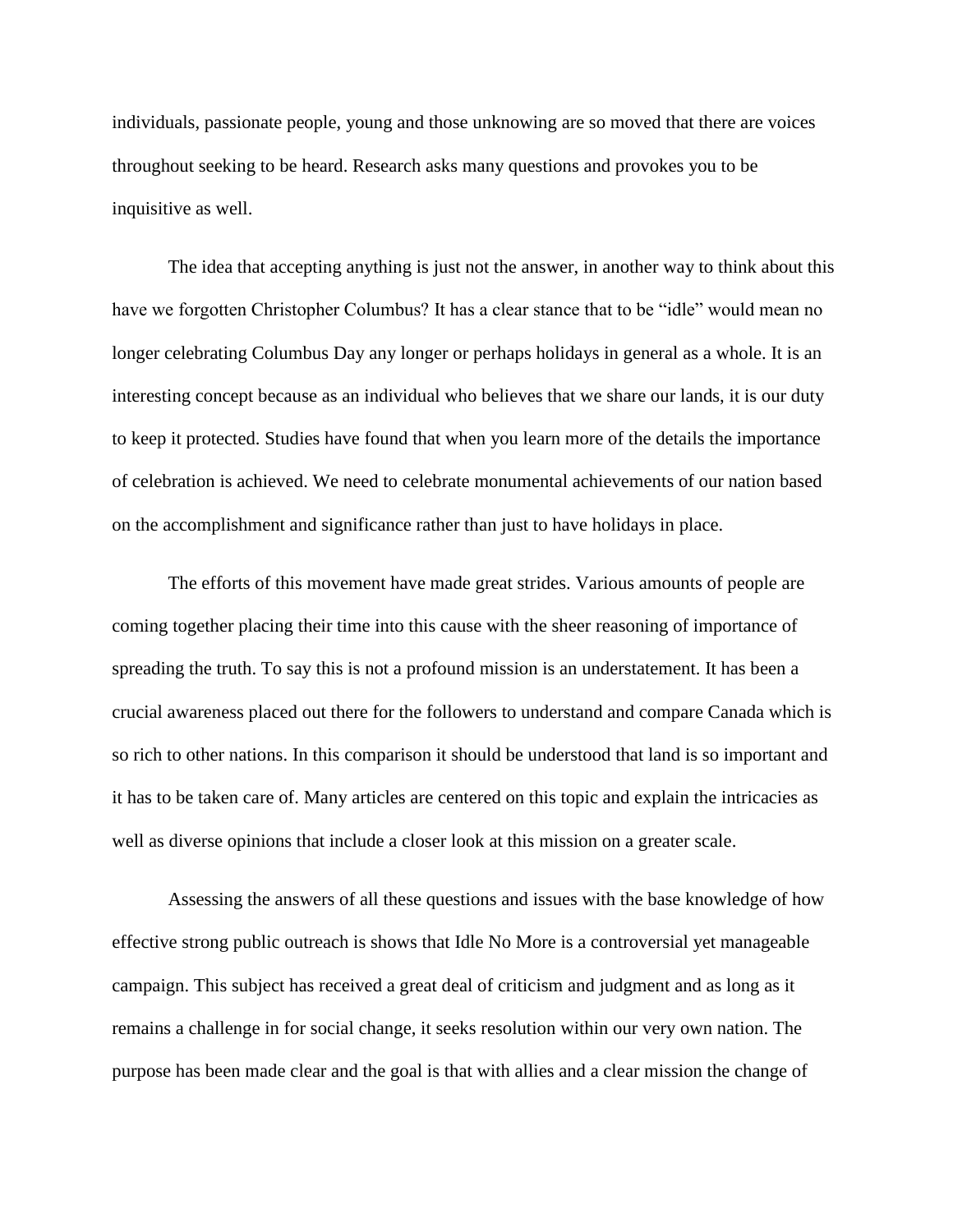land, future allies of other nations and the tribal respect of all our peoples has to be unanimously respected. Greater attempts can be made other than protesting, striking congress and making your voice heard. The proper use of communication and making the public aware with strategic tools can be an effective approach.

### **Conclusion:**

There is simply no way of telling how long this momentum will last, but choosing to no longer remain quiet and helping a great cause can certainly add to the energy of the cause. This campaign can be used as a platform and turning point in the political efforts supporting First Nations peoples. This idea should be for the push to move forward with unity of leaders and supporters alike making their voices heard. This is an interesting campaign because it fights for the rights for a group of peoples solely coming together to make what is wrong, right.

There has been a fight in our Nation since the beginning of time the search of freedom in your rights is the journey sought after for all. Having the belief that no longer remaining idle is a strong reason to stand behind a mission of passion and fight for results. In this study we learn being Idle does not help, rather, do not run, take over what is owned and fight for the power that could potentially overrule everything in order to proclaim what is right.